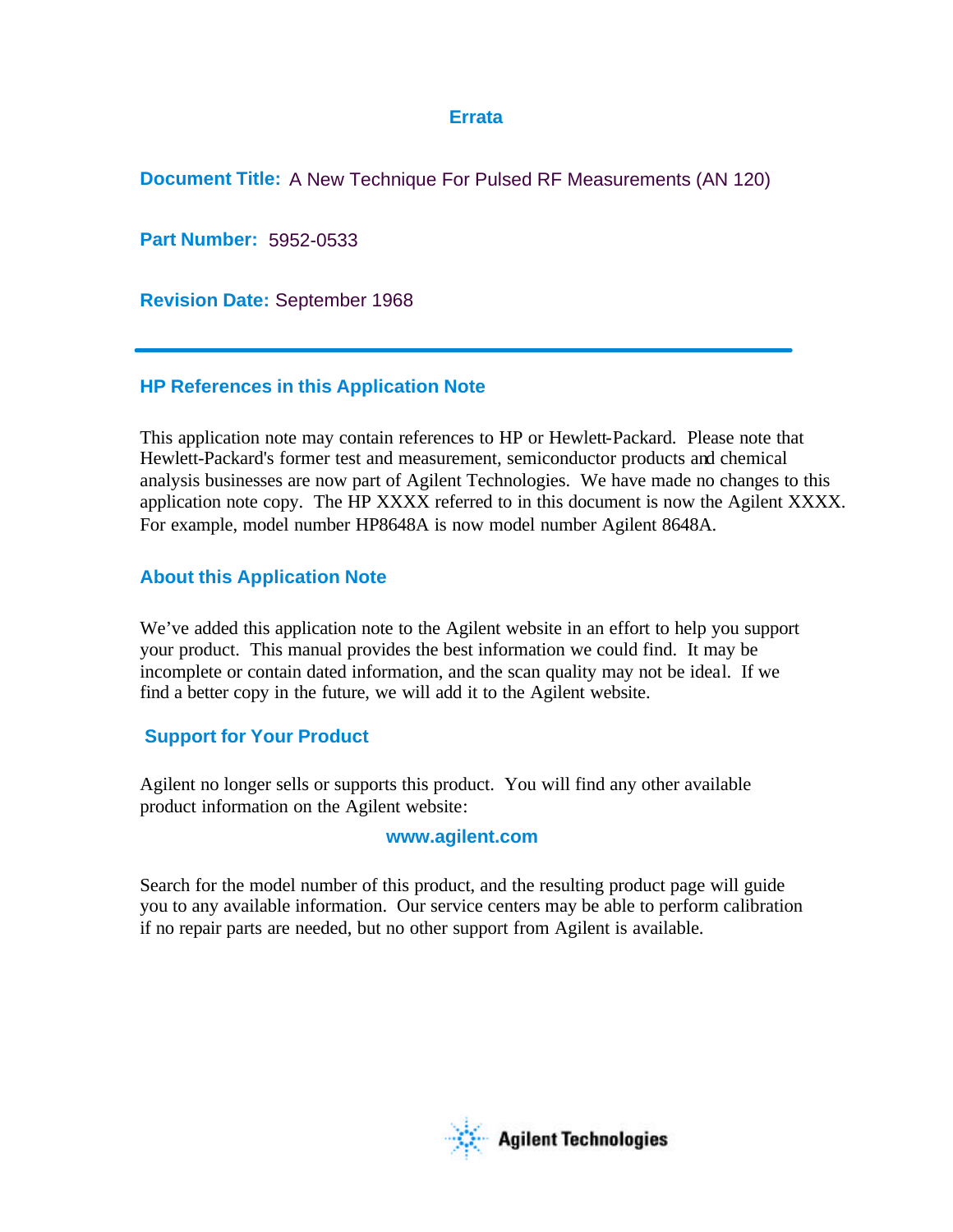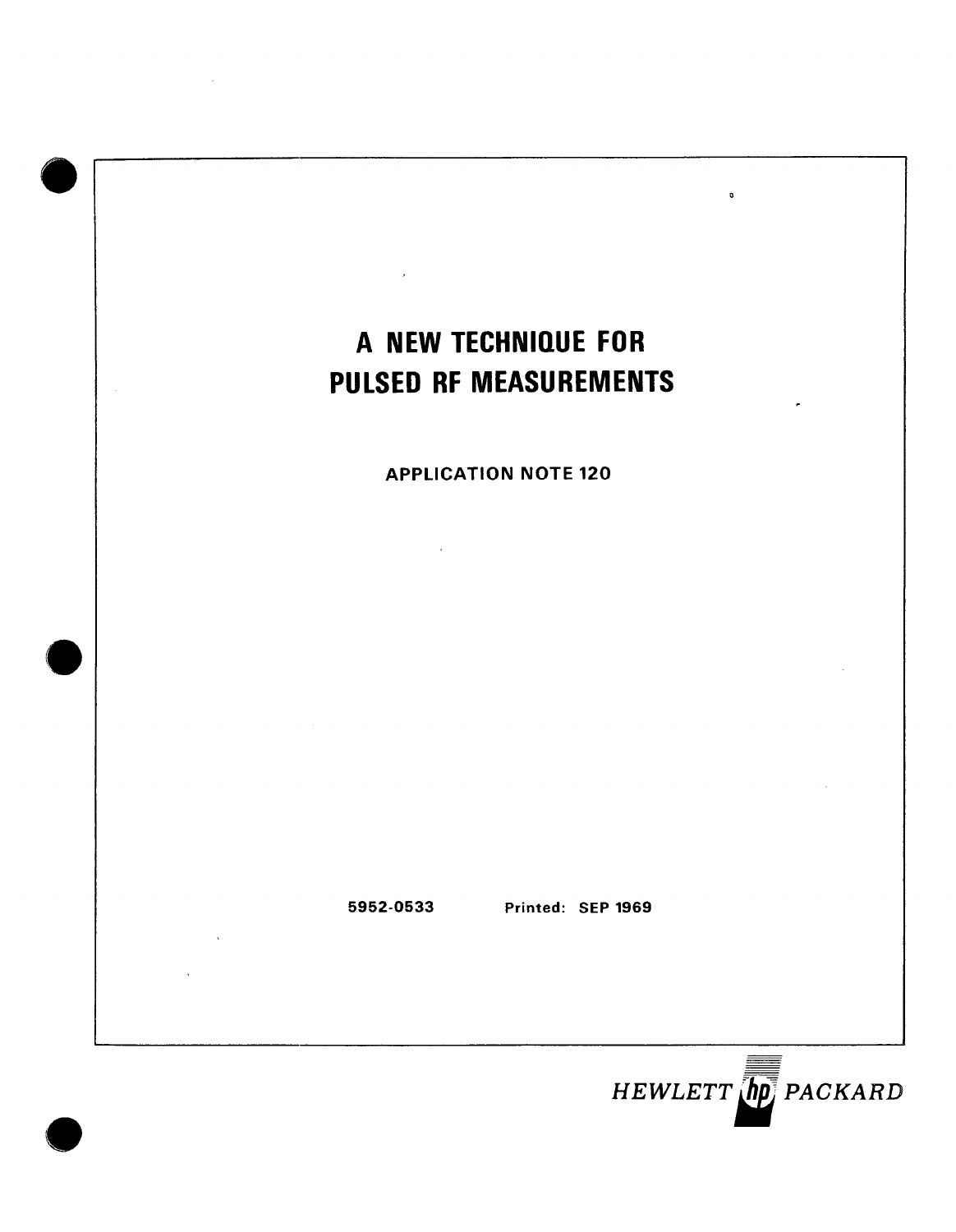# **FOREWORD**

This application note describes new techniques in the measurement of pulsed RF. By using a recently introduced Hewlett-Packard instrument, the 5360A Computing Counter, such measurements can now be made easier and with orders of magnitude greater accuracy and resolution than previously possible.

It is now not only possible to detect the existence of frequency perturbations during a pulsed RF burst, but also to measure them accurately. Furthermore, there is no duty cycle limitation; even a single burst of pulsed RF can be measured with no degradation in accuracy.

In short, the computing counter has made the impossible possible and the difficult easy in the measurement of pulsed RF.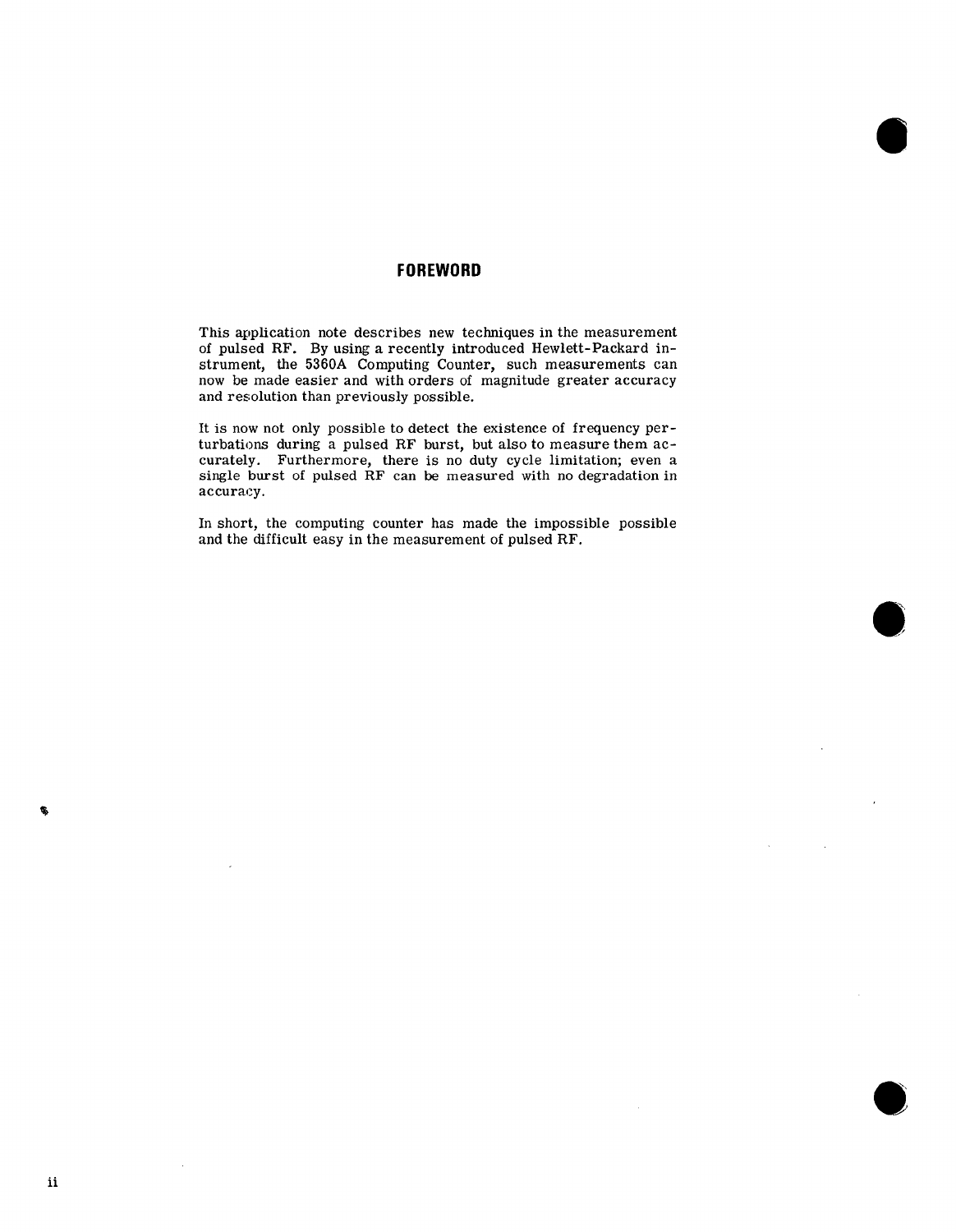# **TABLE OF CONTENTS**

 $\hat{\mathcal{L}}$ 

|                                                                              | Page |
|------------------------------------------------------------------------------|------|
| MEASURING PULSED RF - TECHNIQUES OF THE PAST $\dots \dots \dots \dots \dots$ |      |
| THE 5360A COMPUTING COUNTER - A BRIEF RESUME                                 | Ŧ    |
| HOW THE 5360A COMPUTING COUNTER MEASURES PULSED RF.                          | 2    |
|                                                                              | 2    |
|                                                                              | 2    |
| .01 Hz to 320 MHz Pulsed RF Measurements                                     | 3    |
| INCREASING THE FREQUENCY RANGE WITH HETERODYNE CONVERTERS                    | 4    |
| 200 MHz to 3 GHz Pulsed RF Measurements                                      | 5    |
|                                                                              | 5    |
|                                                                              | -5   |
|                                                                              | 6    |
|                                                                              | -6   |
| INCREASING THE RESOLUTION                                                    | -6   |
|                                                                              |      |
| . 01 Hz to 320 MHz - The Direct Frequency Range                              | 7    |
| 200 MHz to 3 GHz - Using the 5254B Heterodyne Converter                      | 7    |
| 3 GHz to 18 GHz - Using the 5255A, 5256A Heterodyne Converters               | 8    |
| MEASUREMENT OF PULSED RF WITH NO TRIGGER 9                                   |      |
| <b>APPENDIX</b><br>11                                                        |      |

# LIST OF FIGURES

# Figure

 $\sim 10$ 

 $\ddot{\phantom{1}}$ 

|              | The Hewlett-Packard 5360A Computing Counter  1                                                                                          |    |  |  |  |
|--------------|-----------------------------------------------------------------------------------------------------------------------------------------|----|--|--|--|
| $\mathbf{2}$ | Triggered - Normal Operation of the Computing Counter  2                                                                                |    |  |  |  |
| 3            |                                                                                                                                         |    |  |  |  |
| 4            | Measurement Time Controls of the 5360A Computing Counter 3                                                                              |    |  |  |  |
| 5            | Using the HP 180A Oscilloscope and the Computing Counter to                                                                             |    |  |  |  |
| 6            | Using the START-STOP Output<br>Upper Trace: Pulsed RF Input to Computing Counter<br>Lower Trace: Computing Counter START-STOP Output  4 |    |  |  |  |
| 7            | Functional Block Diagrams of Hewlett-Packard Heterodyne                                                                                 |    |  |  |  |
| 8            | Per Second Measurement Accuracy vs Input Frequency  5                                                                                   |    |  |  |  |
| 9            | Measuring the FM Content Across the RF Burst: Upper Trace:<br>Input Signal. Lower Trace: START-STOP Output  6                           |    |  |  |  |
| 10           | Minimum Pulse Width of 10 MHz Pulsed RF Signal<br>- 7                                                                                   |    |  |  |  |
| 11           | Minimum Pulse Width as a Function of RF Carrier Frequency                                                                               | -8 |  |  |  |
| 12           | Pulsed RF with 5360A and 5254B Heterodyne Converters                                                                                    | 8  |  |  |  |
| 13           | Pulsed RF with 5360A, 5255A, and 5256A Heterodyne Converters  9                                                                         |    |  |  |  |

 $\mathbf{0}$ 

 $\cdot$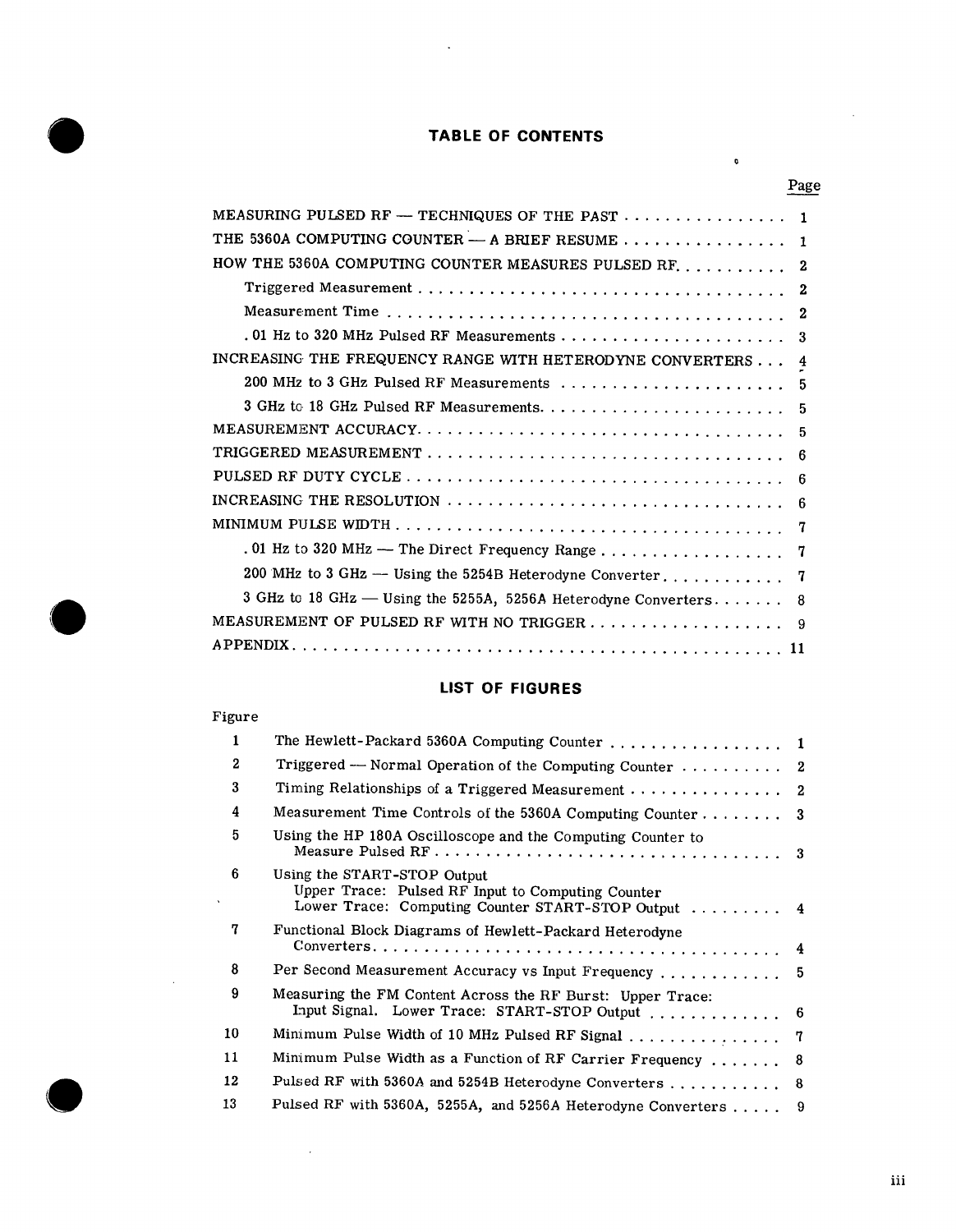# **APPLICATION NOTE 120**

# A NEW TECHNIQUE FOR PULSED RF MEASUREMENTS

## **MEASURING PULSED RF - PREVIOUS TECHNIQUES**

The wavemeter has long been used to measure pulsed RF frequencies. But the accuracy of a good wavemeter is about 0.1%, and obviously the system requires a repetitive input which makes the wavemeter duty-cycle limited. The lowest PRF is about 100 Hz and the lowest input frequency that can be measured is about 1 GHz. Physical size of the wavemeter is the limitation here. Thus, provided the input frequency is above 1 GHz, the PRF not too low, and a maximum of 3 digits of information are required, the wavemeter offers a solution to pulsed RF measurements

The transfer oscillator may also be used to measure pulsed RF frequencies. It does provide better accuracy and resolution than a wavemeter, but the major problem is error in tuning.

It takes considerable operator experience to minimize this error, especially at narrow pulse widths. The transfer oscillator can provide indications of frequency perturbations across the RF burst, but they have to be relatively large, particularly if a measurement of them is attempted. Again, operator skill in tuning the oscillator plays a significant part in the amount of information gained. Duty cycle limitation is, of course, the same as with the wavemeter.

Now, let's look at how the Computing Counter makes these measurements directly, with high accuracy, and with no duty cycle limitations.

# THE 5360A COMPUTING COUNTER - A BRIEF **RESUME**

The Computing Counter is best described as a "general" purpose, high precision digital instrument with builtin computational capability". It can certainly count, and does so more accurately, faster, and easier than any other frequency measuring device available. For example, any frequency from 1 Hz to 320 MHz can be measured in one second obtaining 10 digits of information to an absolute accuracy of  $1 \times 10^{-9}$ . Even accuracies of  $1 \times 10^{-3}$  can be obtained in 1  $\mu$ sec, and with that measurement time over 300 measurements can be made in a second.

Frequency or period measurements are made through the 5365A Input Module. The low frequency input, Channel A, extends from . 01 Hz to 10 MHz and has a  $1 \text{ M}\Omega$  input impedance; the high frequency input, Channel B, is from 1 kHz to 320 MHz and has a  $50\Omega$ input impedance.

The Model 5379A Time Interval plug-in, shown in Figure 1, enables time interval measurements to be made to a resolution of 100 psecs, the time it takes light to travel about 1 inch! It can detect the fact that two events occurred simultaneously (i.e., a zero time interval) and even measure negative as well as positive time intervals. A negative measurement means that the input to t<sub>2</sub> of the 5379A occurred before the input to  $t_1$ .

A range of plug-in heterodyne converters is available to extend the frequency measurement capability to 18 GHz. They may also be used to measure pulsed RF with the Computing Counter as described later in this note.



Figure 1. The Hewlett-Packard 5360A Computing Counter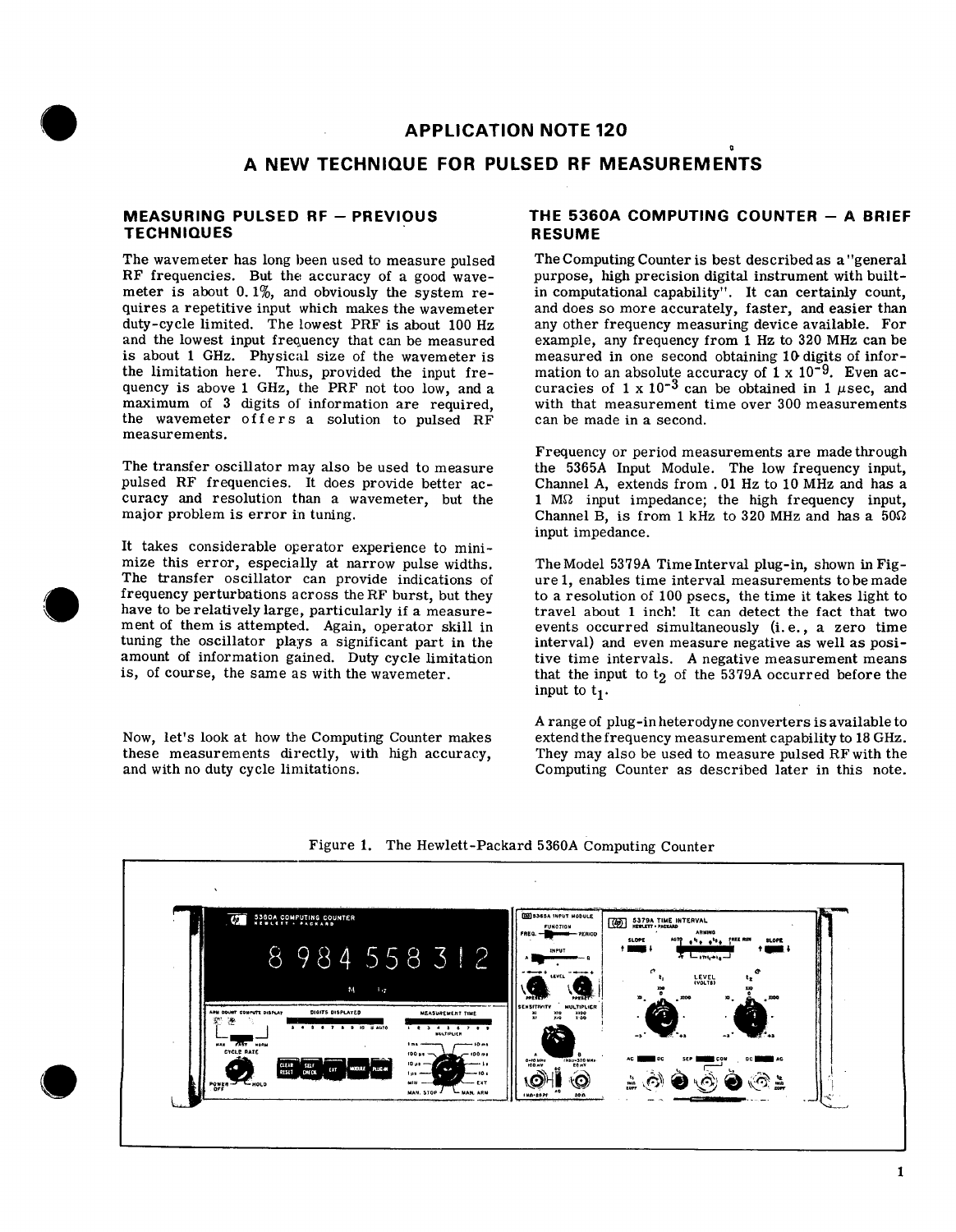## HOW THE 5360A COMPUTING COUNTER **MEASURES PULSED RF**

Three features allow direct, accurate measurement:

- $1.$ The counter may be triggered, either self or external.
- $2.$ Any measurement time is possible, e.g.,  $7$   $\mu$ sec.
- $3.$ The period count technique gives high accuracy. For example, 4 digits of frequency information are obtained in  $1 \mu$ sec!

#### **Triggered Measurements**

The Computing Counter accurately measures the period of the input signal, rather than its frequency, by counting an internal clock for an integral number of periods of the input signal. (The reverse is the case, of course, for the conventional counter.) Frequency is computed and displayed from the digital data that results from the period measurement; hence, the name Computing Counter.

Among the many advantages of period counting is the fact that the counter's gate is synchronous with the input signal. This allows the user to begin a measurement at any desired point in real time. It is this facility that enables the direct measurement of pulsed RF. Figure 2 shows how it is done.

Figure 2. Triggered — Normal Operation of the Computing Counter



A measurement can not take place with the switch open, but the first cycle of the input signal that occurs after the switch is closed starts the measurement.

This switch does exist in the 5360A (the rear-panel TRIG-NORM switch). The switch is open in the TRIG position, but may be closed by applying a trigger pulse to the rear-panel EXTERNAL MEASUREMENT TIME input. Switch closure is referred to as "arming" the counter; i.e., internal circuitry readies the instrument to accept a measurement. Neither the waveform nor the timing of the trigger pulse affects the accuracy of the count. Arming occurs within 100 nsec after receipt of the leading edge of the trigger pulse. By triggering the counter "on" while a pulsed





This triggered mode of operation is not possible with the conventional counter because the gate is not synchronous with the input signal. It is not possible, therefore, to directly and accurately measure the frequency of anything but a CW signal with the conventional counter.

Note that the counter can be armed automatically by returning the TRIG-NORM switch to NORM. This mode of operation is usually used for CW frequency measurements where there is no requirement to start a measurement at any particular point in real time. Under certain circumstances this normal or nontriggered mode of operation can also be used to measure pulsed RF frequencies by the self triggering method discussed later in this note.

#### **Measurement Time**

The START-STOP output, available from a rear-panel BNC on the Computing Counter, is shown in Figure 3. The width of this pulse, which is equal to the measurement time, is determined by the front-panel MEASUREMENT TIME controls of the Computing Counter. These controls, shown in Figure 4, are much more versatile than those of a conventional counter. Similar to most conventional counters, MEASUREMENT TIME is adjustable in decade steps from 1  $\mu$ sec to 10 seconds. Not found on the conventional counter, however, is the MULTIPLIER slide switch which is adjustable in integral steps from 1 to 9. MEASUREMENT TIME is equal to the time base setting multiplied by the MULTIPLIER slide switch setting. For example:

with the time base at 1 msec and MULTIPLIER at 4, MEASUREMENT TIME = 4 msec.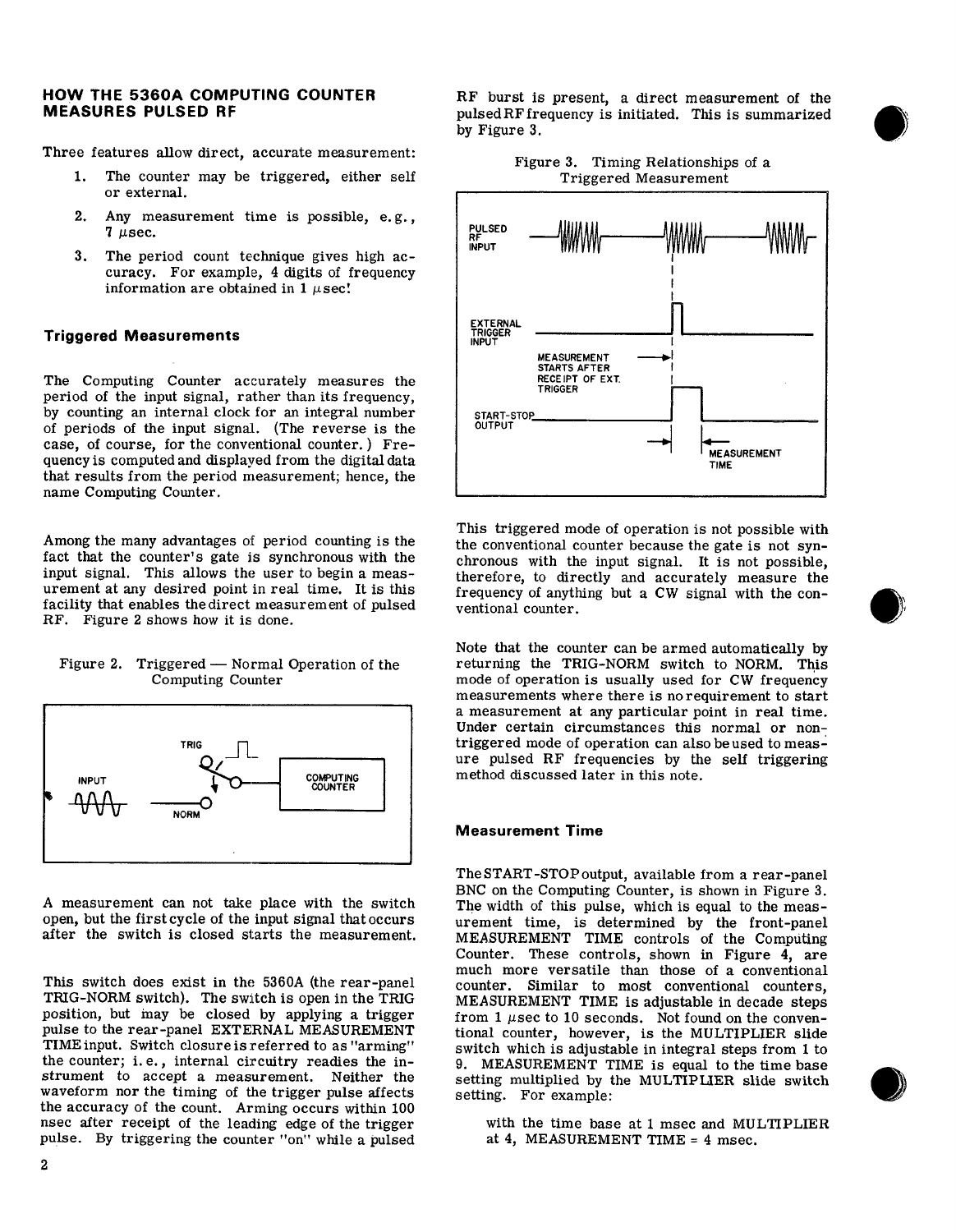Figure 4. Measurement Time Controls of the 5360A Computing Counter



Because a longer measurement time gives greater accuracy, maximum accuracy is obtained by adjusting the MEASUREMENT TIME controls to cover as much of the pulse as possible.

Since the Computing Counter measures period, the measurement time is always an integral number of cycles of the input signal. Actual measurement time is completed with the first input cycle that occurs after the time set by the MEASUREMENT TIME switches. As an extreme example, with MEASURE-MENT TIME at 10 msec and an input signal with 9 msec period, the actual measurement time is 18 msec.

With MEASUREMENT TIME set to MIN, a measurement is made over just one cycle of the input to Channel A or 32 cycles of the input to Channel B. This position is used to measure very short pulsed RF bursts as described in the Minimum Pulse Width section of this note.

An EXT MEASUREMENT TIME position is also provided. In this mode the measurement time is determined by the width of a pulse applied to the rearpanel EXT MEASUREMENT TIME BNC. Thus, the measurement time is analog programmable in this mode, and times like 33.3  $\mu$ secs, for example, may be used.

#### .01 Hz to 320 MHz Pulsed RF Measurements

Pulsed RF measurements are easily made with the Computing Counter. Simply connect the signal to Channel A (.01 Hz to 10 MHz) or Channel B (1 KHz to 320 MHz) of the 5365A Input Module, and trigger the counter "on" when the pulse burst is present. Set MEASUREMENT TIME so that measurement is complete before the RF burst ends.

A convenient method to generate the trigger is to use an HP180A Oscilloscope with 1821A or 1822A delayed sweep plug-in. Connect the signal to both counter and oscilloscope (see Figure 5). Set DELAYED SWEEP TRIGGER to AUTO and SPEED to about 100 nsec/cm. The delayed sweep is now firing as evidenced by the

intensified dot on the trace. A DELAYED SWEEP OUTPUT trigger, that occurs at the same point as the intensified dot, is available from a rear-panel BNC on the 180A. Connect this output to the EXT MEAS-UREMENT TIME input on the Computing Counter rear panel, and move the TRIG-NORM switch to TRIG. The Computing Counter is now being armed at the same point as the intensified dot on the oscilloscope. Simply move the intensified dot with the DELAY dial to the desired measurement starting point on the RF burst.

#### Figure 5. Using the HP 180A Oscilloscope and the Computing Counter to Measure Pulsed RF



With the starting point of the measurement defined, the maximum allowable measurement time (which is to the end of the pulse burst) is readily found. Increase measurement time until the counter display disintegrates. This is immediately obvious and occurs because a measurement is attempted over a portion of the input where there is no signal. Now shorten measurement time until the display becomes stable. This is the maximum measurement time possible for the associated input signal.

Measurement time is also defined by an output available from the START-STOP connector on the Com-<br>puting Counter rear panel. This is an extremely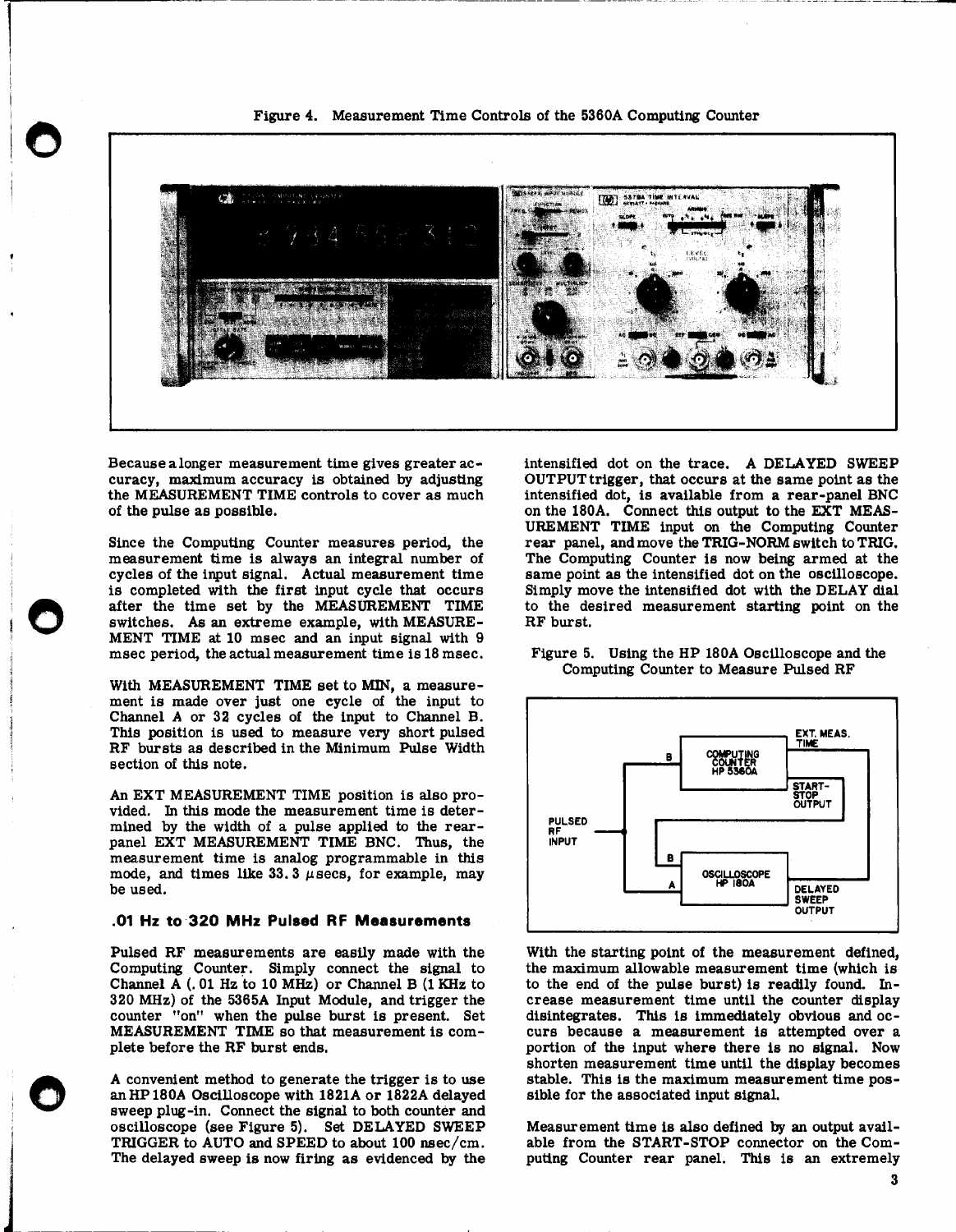useful output that shows not only where the measurement is taking place but how long it is. Use of this output is shown in Figure 6. Note the intensified portion of the RF trace; this is where the counter is being triggered to start the measurement.

Figure 6. Using the START-STOP Output Upper Trace: Pulsed RF input to Computing Counter Lower Trace: Computing Counter START-STOP output



If the input frequency is too high for the oscilloscope, use a detector and display the detected output on the oscilloscope rather than the signal itself.

# INCREASING THE FREQUENCY RANGE WITH **HETERODYNE CONVERTERS**

A range of heterodyne converters, specifically designed for the 5245L class of counters, may also be used with the Computing Counter. These converters extend the CW frequency range of either the 5245L or the Computing Counter to 18 GHz. With the Computing Counter only, these converters can also measure pulsed RF in the same frequency range. The 10536A Adapter must be used to provide mechanical compatibility as well as the appropriate program for the computing counter's arithmetic unit.

The three available converters fall into two classes as far as pulsed RF measurements are concerned. The 5254B (200 MHz - 3 GHz) forms one class; the 5255A (3 GHz - 12.4 GHz) and 5256A (8 GHz - 18 GHz) form the other. Figure 7 shows functional block diagrams for both classes.



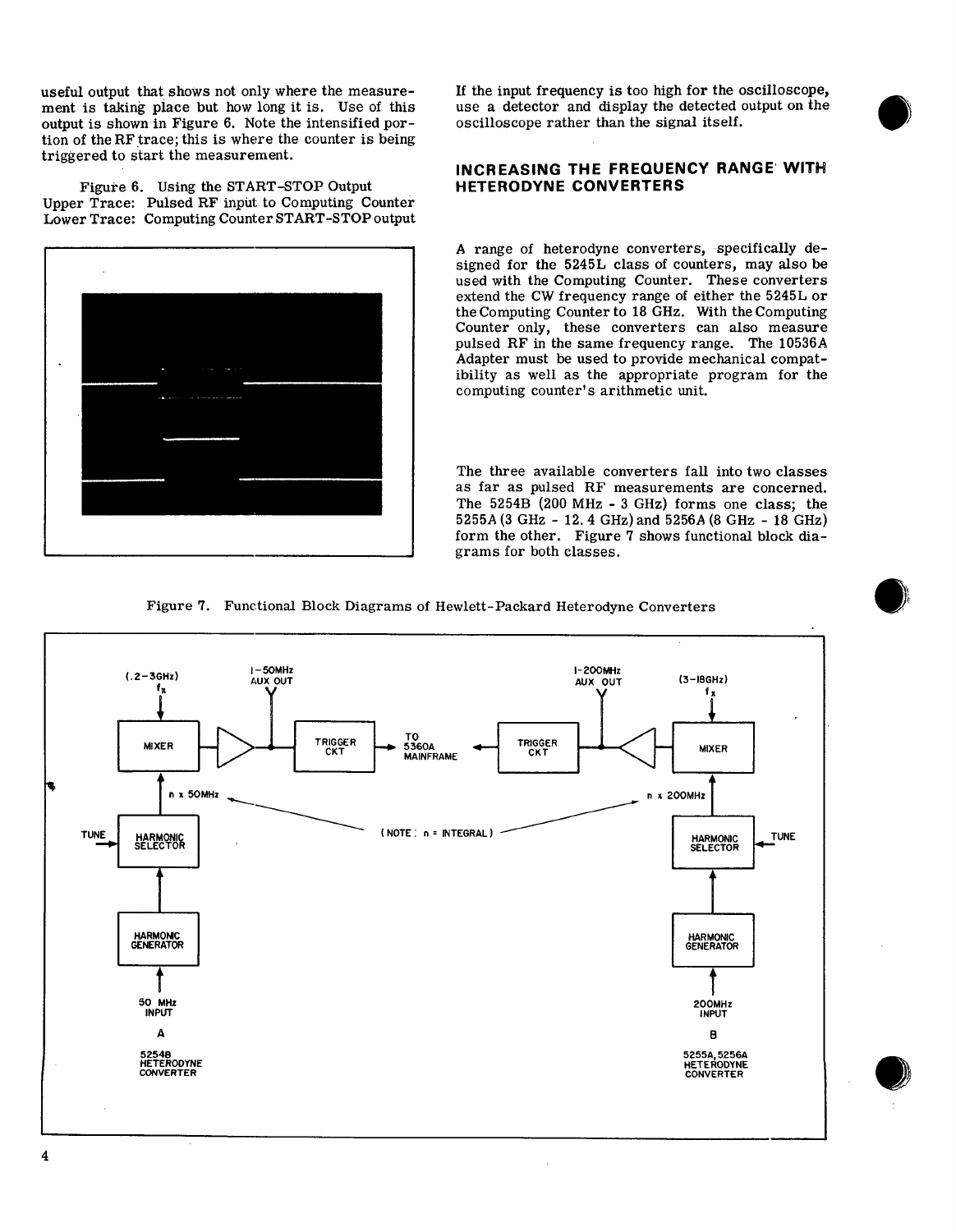These converters translate an unknown high frequency signal,  $F_X$ , to a lower frequency by mixing it with a precisely known signal of slightly different frequency. The resulting difference-frequency signal is counted by the electronic counter. Then, if the known signal is lower in frequency than the unknown, the counter frequency is added to the known frequency to find the unknown. If the known frequency is higher than the unkown, the counter reading is subtracted from the frequency. Note that these converters were designed specifically for use with the 5245L type of conventional counters. The fact that the Computing Counter can be used with the heterodyne converters to measure pulsed RF as accurately as a CW measurement is a tribute to its versatility. Operating procedures are given below.

# 200 MHz to 3 GHz Pulsed RF Measurements

Pulsed RF measurements with the 5254B must be made by jumpering the 1-50 MHz Auxiliary Output of the 5254B to Channel B of the 5365A Input Module. This is because the 5254B Trigger Circuit (see Figure  $7(a)$ ) was designed for CW only, and the presence of large coupling capacitors prevents operation through the plug-in. Note that CW measurements made through the plug-in are perfectly satisfactory.

The procedure used to make the measurement is therefore only slightly different than that described for the direct frequency range. If the 180A Oscilloscope is used to generate the trigger, the jumper from AUX OUT to Channel B should also be connected to one input of the oscilloscope.

The high sensitivity of the Computing Counter allows input levels as low as -35 dBm to be measured; this is well below the rated sensitivity of the 5254B. Tuning the converter is best achieved with the oscilloscope display.

Pulsed RF measurement accuracy is the same as CW signal accuracy for the measurement time involved. This is shown in Figure 8.

# Figure 8. Per Second Measurement Accuracy vs Input Frequency



# 3 GHz to 320 MHz Pulsed RF Measurements

Measurements in this range can be made in the same manner as with the 5254B. Alternatively, the measurement can be made directly through the plug-in like a CW measurement. In either case, if the 180A Oscilloscope is used to generate the trigger, the AUX OUT should be connected to one input of the oscilloscope.

The average value of a pulsed RF signal is, of course, lower than a CW signal of the same magnitude. In practice (with a pulsed RF input), the level meter of the converters does not reach the green region. A lockout circuit is included in these converters to cut off the trigger circuit if the average signal level is not large enough to put the level meter indication in the green region. To measure pulsed RF through the plug-in, the lockout must be removed from circuit. This is simply done by lifting the collector of Q8 on assembly A9. Alternatively, use specials H12-5255A and H03-5256A; they have this modification incorporated.

The high sensitivity of the Computing Counter allows measurement of signal levels as low as -18 dBm. Since the level meter is of no use with pulsed RF measurements, tuning the converter is best achieved with the oscilloscope display. The counter may also be used as an indication of signal availability.

As with the 5254B, measurement accuracy is the same as CW signal accuracy for the measurement time involved. This is shown in Figure 8.

# **MEASUREMENT ACCURACY**

As far as the Computing Counter is concerned, the only difference between the measurement of pulsed RF and CW is that one is a triggered measurement, the other is not. Since both types of signals are measured directly, there is no degradation in accuracy in measuring a pulsed RF signal. Moreover, the Computing Counter is the most accurate frequency measuring device available. Compare this with past techniques. Pulsed RF accuracy with a transfer oscillator is degraded by the ratio of the unknown to local oscillator frequencies. It is also highly dependent on the dexterity and experience of the operator. The same applies to the wave meter which, at best, provides 3 digits of accuracy.

To ensure that the great potential accuracy of the Computing Counter is attained while measuring pulsed RF, versatile measurement controls, described earlier, are available to the user. Their usefulness is emphasized by the oscillogram of Figure 6. The width of the pulsed RF input signal, shown by the upper trace, is a little greater than 5  $\mu$ sec. The START-STOP output, 5  $\mu$ sec wide, is shown in the lower trace. By setting the internal measurement time at  $5 \mu$ sec, the user has ensured maximum possible accuracy. Note the intensified spot on the upper waveform. This is where the oscilloscope's delayed sweep is generating the trigger for the Computing Counter.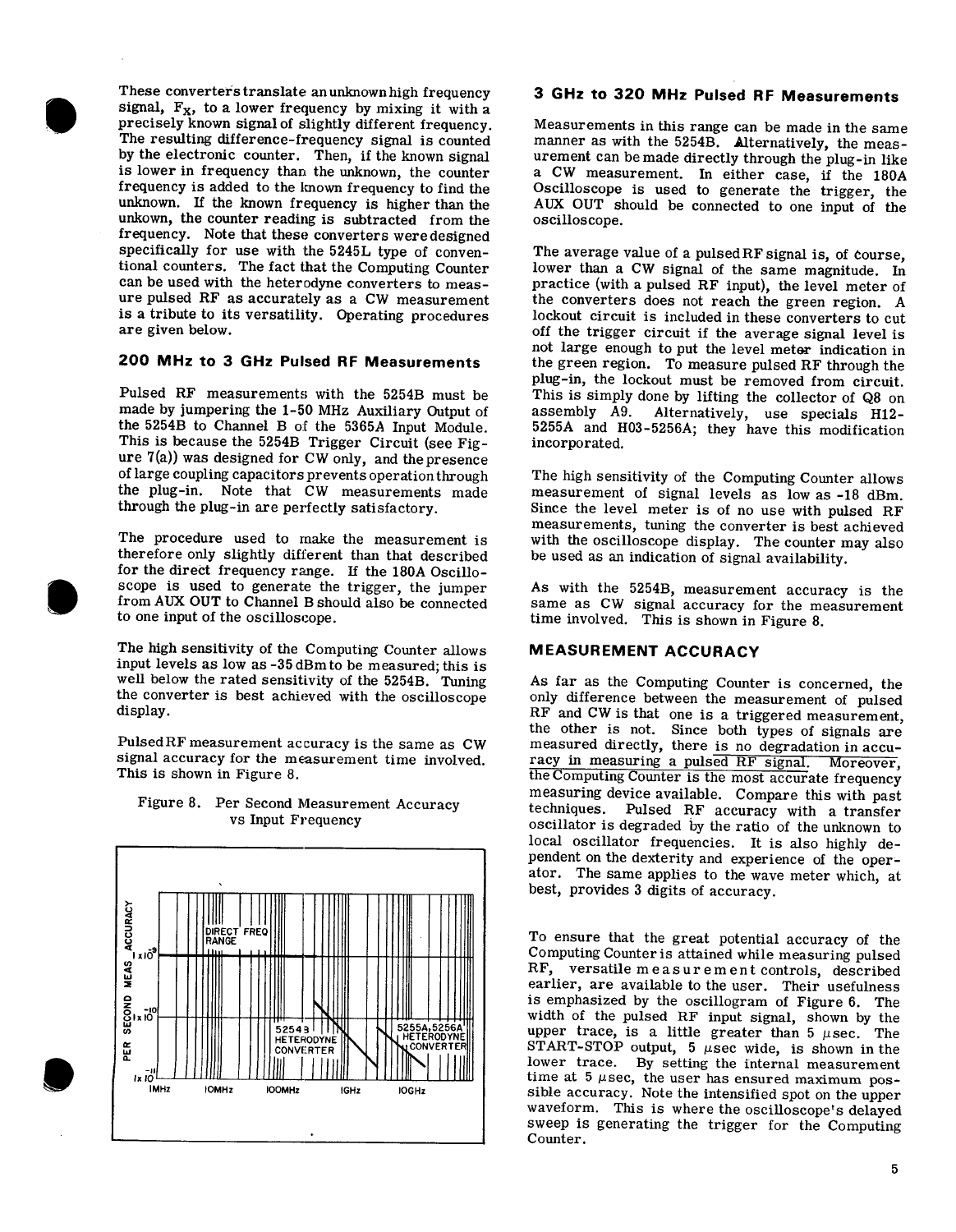The Computing Counter makes a frequency or period measurement with the following accuracy:

| Measurement | $1 \times 10^{-9}$                                                  | Time Base Trigger |       |
|-------------|---------------------------------------------------------------------|-------------------|-------|
| Accuracy    | $=$ $\pm$ Measurement <sup><math>\pm</math></sup> Stability<br>Time |                   | Error |

Any error due to the time base may be removed by calibration. Trigger error is a function of the noise on the input signal and the time uncertainty this causes in the trigger circuits. For a Channel B input of 100 mV RMS with a 40 dB S/N ratio, the trigger error is given by:

$$
\pm \frac{3 \times 10^{-4}}{n}
$$

where  $n =$  number of periods of the input signal over which the measurement took place.

Figure 8 shows the measurement accuracy of the Computing Counter plotted for input frequencies from 1 MHz to 18 GHz. Trigger error is ignored in this plot because its effect on accuracy is dependent upon the noise on the signal. In practice, trigger error is rarely a factor for anything but the noisiest or lowest frequency signals.

## **TRIGGERED MEASUREMENTS**

Being able to trigger the counter means a measurement can be started at any point across a pulsed RF burst. By using a small measurement time in relation to the pulse width, the frequency at any point within the RF burst can be measured. This is illustrated by the oscillograms of Figure 9. Any FM or frequency perturbations across the pulse can now be measured to counter accuracy in the same manner as they were detected in these oscillograms. The oscilloscope display and START-STOP output are invaluable for such measurements. This allows clear definition of the point at which the measurement is being made on the input signal.

# PULSED RF DUTY CYCLE

Since the Computing Counter makes a direct measurement of the pulsed RF frequency, the measurement is not limited by duty cycle. Thus, the Computing Counter can measure the frequency of a single shot of pulsed RF. This applies across the whole frequency range of the counter, .01 Hz to 320 MHz with the 5365A Input Module and 320 MHz to 18 GHz with the 5254B, 5255A, and 5256A heterodyne converters. With the heterodyne converters, of course, prior knowledge of the input frequency, to within the converter's bandwidth, must be known.

Prior to the introduction of the Computing Counter, no commercially available instrument could perform such a measurement.

Figure 9. Measuring the FM Content Across the RF Burst: Upper Trace: Input Signal. Lower Trace: START-STOP Output



# **INCREASING THE RESOLUTION**



A powerful feature of the Computing Counter is the ability to externally program the instrument's arithmetic unit. One particular program, a running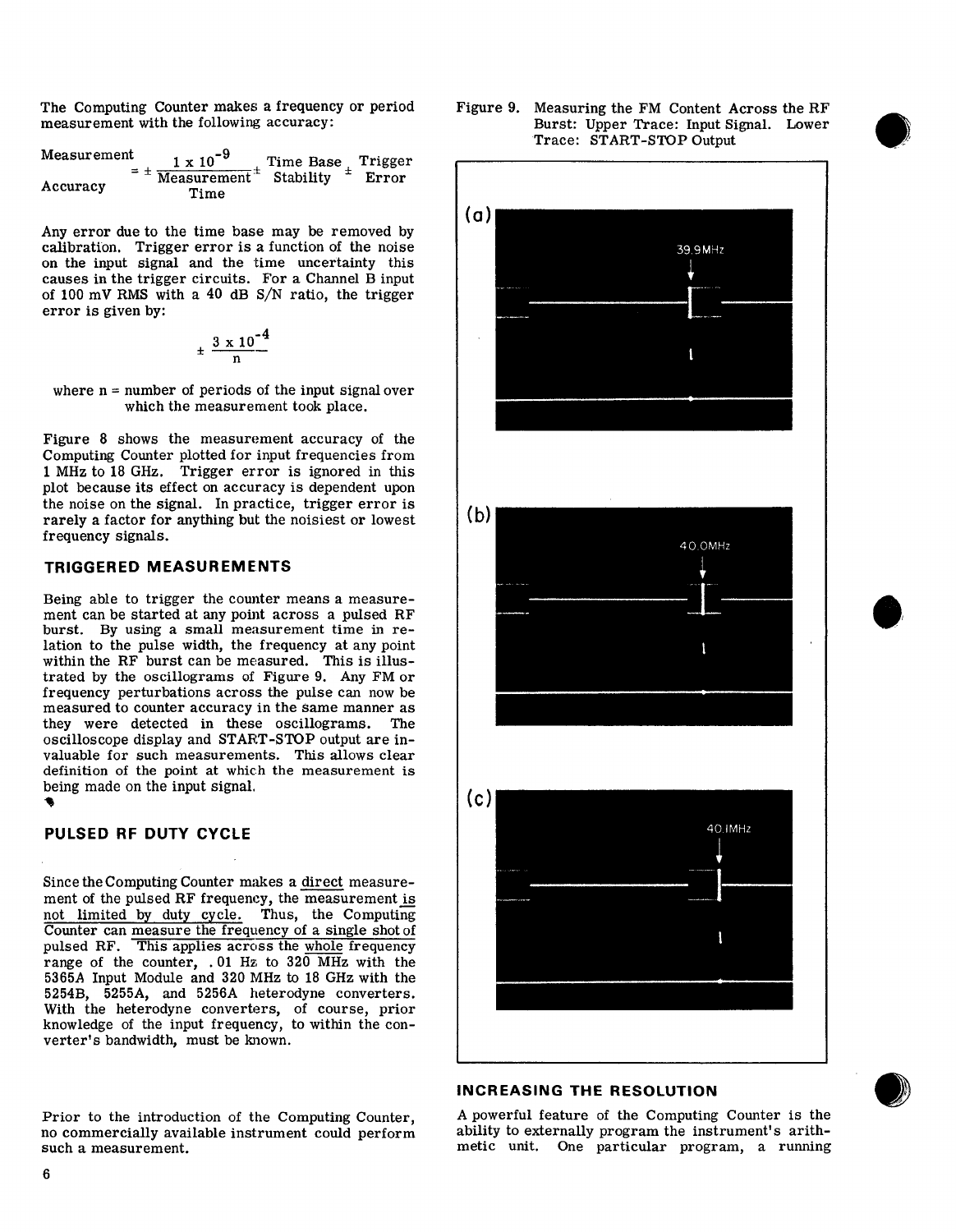average, can be used to increase the resolution of a pulsed RF measurement. The average frequency  $\overline{f}$  of N measurements is displayed where:

$$
\overline{f} = \frac{1}{N} \sum_{i=1}^{N} \mathbf{f}i
$$

As each new measurement is made, the average is updated and displayed in real time. The improvement in resolution is almost two orders of magnitude over that of a single measurement. By using this program, changes in the input frequency of a pulsed RF signal, too small to detect on a direct measurement, can not only be detected but measured. Alternatively, random frequency variations in the input signal can be averaged out.

The program can be entered in one of two ways: 1) with the 10538A Program Shell, or 2) with the 5375A Keyboard. The Program Shell features simplicity of operation; simply plug it into the rear-panel EXTERNAL CONTROL connector, and press the front-panel EXT pushbutton. The instrument then runs a continuous average of the frequency being measured. To start a new average, merely press RESET. The Keyboard on the other hand is more versatile; in fact, it can perform an infinite number of arithmetic operations. This feature allows you to display solutions to equations in which frequency is the variable rather than displaying the frequency itself. Weighted averages, for example, allow detection of small, slowly varying changes in frequency. Alternatively, the short term stability or fractional frequency deviation of the signal may be measured and displayed. Keyboard programs for average, running average, and weighted average are given in the Appendix.

#### **MINIMUM PULSE WIDTH**

#### .01 Hz to  $320$  MHz - The Direct **Frequency Range**

As a period measuring instrument, the Computing Counter always makes a frequency or period measurement over an integral number of cycles of the input signal. With the front-panel MEASUREMENT TIME switch set to MIN a frequency or period measurement is made over just one cycle of the input to Channel A (.01 Hz to 10 MHz) or 32 cycles of the input to Channel B (1 KHz - 320 MHz).

Theoretically then, the minimum measurable pulsed RF width with the 5360A/5365A is just one cycle to Channel A or 32 cycles to Channel B. In practice, it takes a little longer than this. The signal must cross the hysteresis limits of the input trigger both to start<br>and to stop the measurement. This is illustrated by<br>Figure 10. The pulse width of the 10 MHz pulsed RF signal is the minimum measurable by Channel A of the 5365A Input Module. As may be seen, the width is only slightly greater than the 100 nsec period of the input signal.

# Figure 10. Minimum Pulse Width of 10 MHz Pulsed RF Signal



The minimum pulsed RF width is clearly a function of the carrier frequency. The relationship between the carrier frequency and the minimum pulse width is given by Figure 11.

#### 200 MHz to 3 GHz  $-$  Using the 5254B **Heterodye Converter**

Even though the 5254B heterodyne converter was designed to measure the frequency of a CW signal only, its performance in measuring pulsed RF is surprisingly good. Pulsed RF signals with pulse widths only  $3 \mu$ sec wide or less can be measured across the converter's entire 200 MHz to 3 GHz frequency range.

To obtain optimum performance with this converter, particularly with narrow pulse width inputs, the following should be noted:

- 1. Keep the RF input level below -25 dBm. Because of the single ended mixer, a transient occurs at the leading edge of the pulse burst - the higher the input level, the longer the elapsed time before this transient disappears and a measurement can begin. The high sensitivity of 5365A input B allows measurement of RF inputs with levels below -35 dBm with no degradation in accuracy.
- $2.$ Keep the IF output frequency to 25 MHz or greater. Since the IF output is the frequency actually being measured by the Computing Counter, shorter measurement times are obtained with higher IF frequencies (assuming the 5360A MEASUREMENT TIME switch is at MIN).

The minimum pulse width as a function of IF output frequency is shown in Figure 12.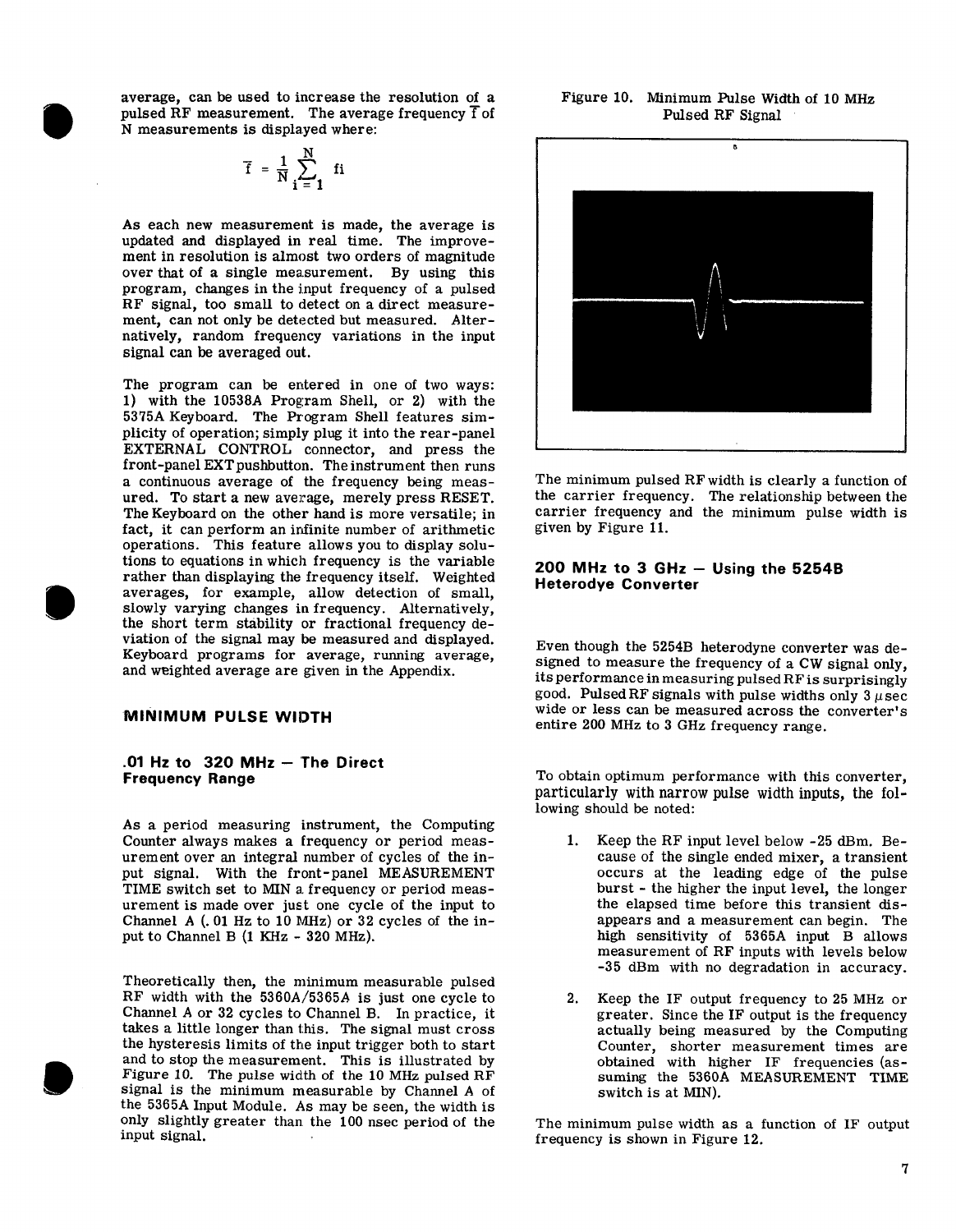

Figure 11. Minimum Pulse Width as a Function of RF Carrier Frequency

Notice that no matter what the input frequency, an IF of 25 MHz or greater can be obtained. In cases where the input is less than 25 MHz above the nearest converter harmonic, tune to the next highest harmonic and subtract rather than add the measured IF.

# $\overline{2}$ AINIMUM PULSE WIDTH (USBC  $o_{25}$ 45 55 35 IF OUTPUT FREQUENCY IN MHz TYPICAL MINIMUM PULSE WIDTH AS FUNCTION OF IF OUT-PUT FREQUENCY (NOTE: RF INPUT LEVEL - 30 dbm.)

# Figure 12. Pulsed RF with 5360A and 5254B **Heterodyne Converters**

#### 3 GHz to 18 GHz  $-$  Using the 5255A, **5256A Heterodyne Converters**

The situation here is similar to that of the 5254B, but now even shorter pulsed RF bursts can be measured. Pulsed RF signals with pulse widths of only 700 nsecs, or even less, are measurable across the entire frequency range covered by both converters.

To enable measurements of such short-width pulse bursts, a minor modification is required to both converters. This consists of changing C2 and C3 on the video amplifier assembly A7A1 to 100 pF each\*. While this increases the lower frequency cut-off of the IF output from less than 1 MHz to approximately 7 MHz, any frequency within either converter's range is still measurable. The considerable overlap at the upper end of the frequency response of both converter's IF outputs ensures this.

All measurements involving very short pulse widths have to be made by jumpering the IF output to Channel B of the 5365A Input Module. Making the measurement through the module avoids the divide-by-four prescaler in the converters which would increase the minimum measurement time by a factor of four.

Specials H12-5255A and H03-5256A have these modifications incorporated.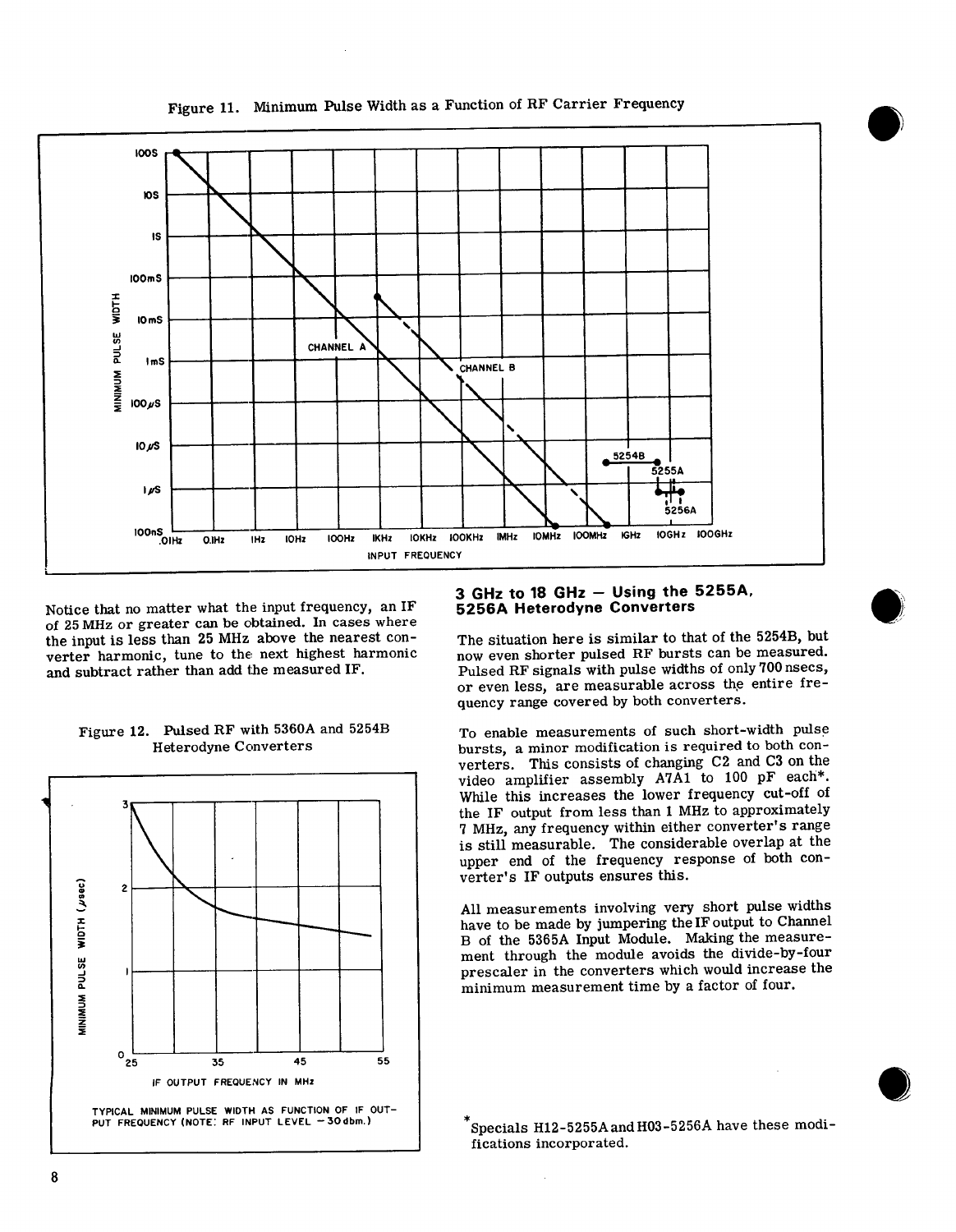As with the 5254B, best results are obtained with a low level input signal. The high sensitivity B input of the 5365A Input Module allows measurement of signal levels as low as -15 dBm. The optimum level is approximately -10 dBm, although this is best found by trail and error.

The IF output frequency should be kept at 100 MHz or greater. No matter what the input frequency, an IF of 100 MHz or greater can be obtained. In cases where the input is less than 100 MHz above the nearest converter harmonic, tune to the next highest harmonic. and subtract rather than add the measured IF. This procedure ensures the minimum measurement time for all input frequencies. The typical minimum pulse width as a function of IF frequency is shown by Figure 13.

## MEASUREMENT OF PULSED RF WITH **NO TRIGGER**

If the pulse repetition frequency is less than 300  $Hz^*$ , a trigger is not necessary. In this non-triggered mode of operation (TRIG-NORM switch in NORM) the measurement always starts at the leading edge of the pulsed RF burst. To ensure that the pulsed RF is synchronized with the sampling rate of the counter,

Above 300 Hz, answers can still be obtained, but occassionally erratic readings will be observed.

the CYCLE RATE should be set to MAX. Also the MEASUREMENT TIME should be set to cover as much of the pulse burst as possible.



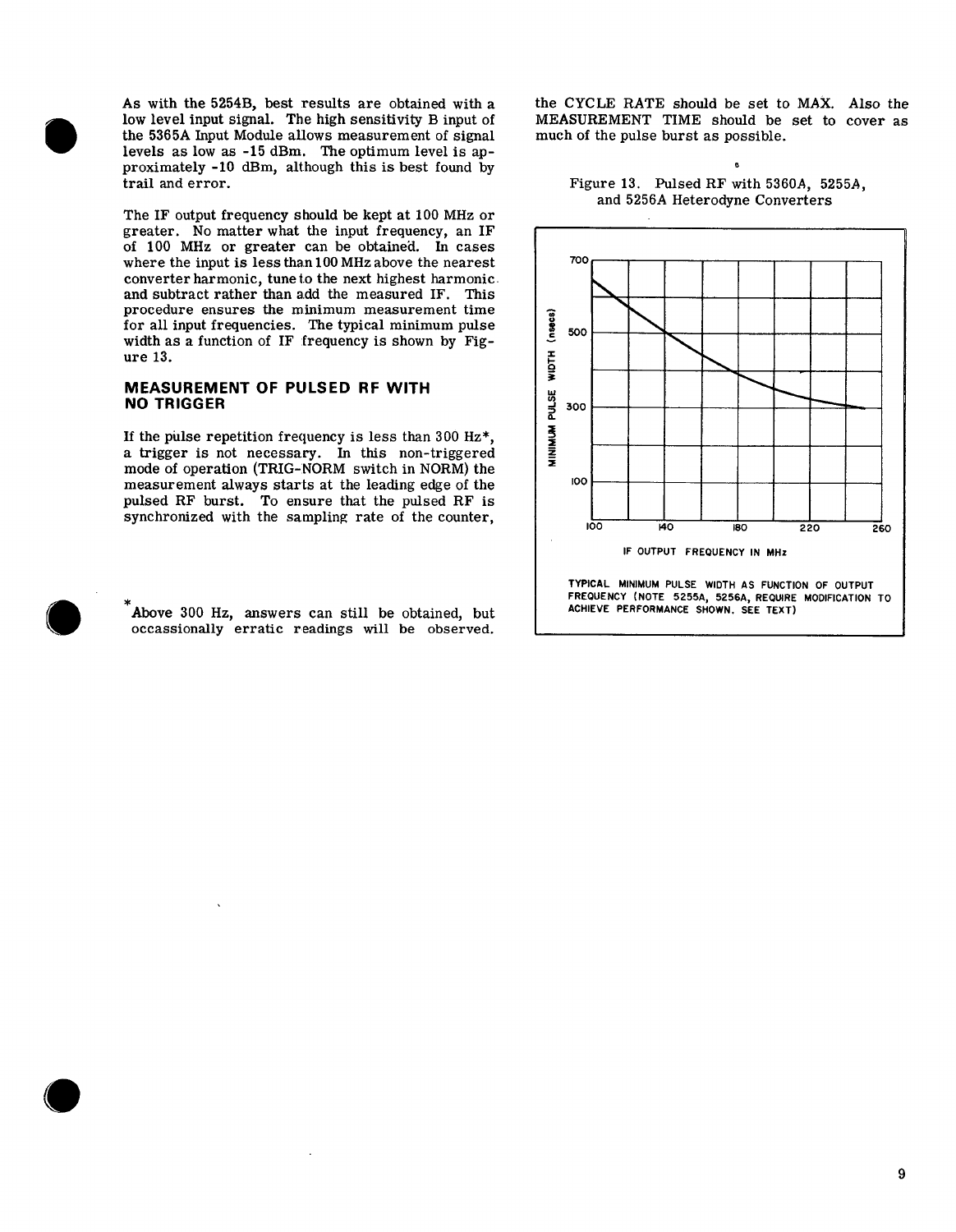# **APPENDIX**

The Appendix provides useful programs for the 5375A Keyboard/<br>5360A Computing Counter combination. Programs are included for average, running average, and weighted average.

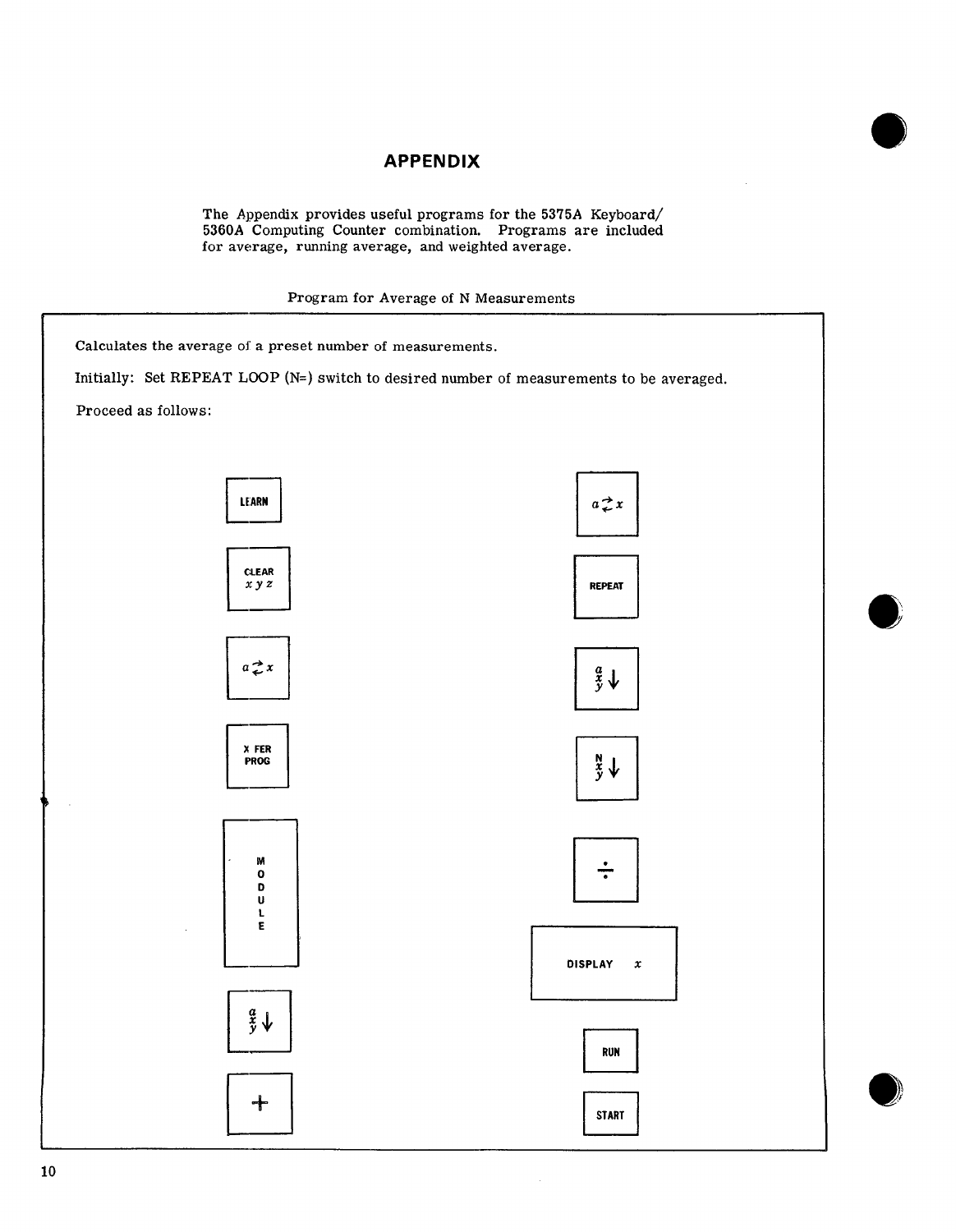$\bullet$ 

Calculates a continuous average of all measurements taken through the Input Module.

Initially: Set REPEAT LOOP ( $N=$ ) to any setting except 1.

Proceed as follows:

 $\hat{\mathcal{A}}$ 

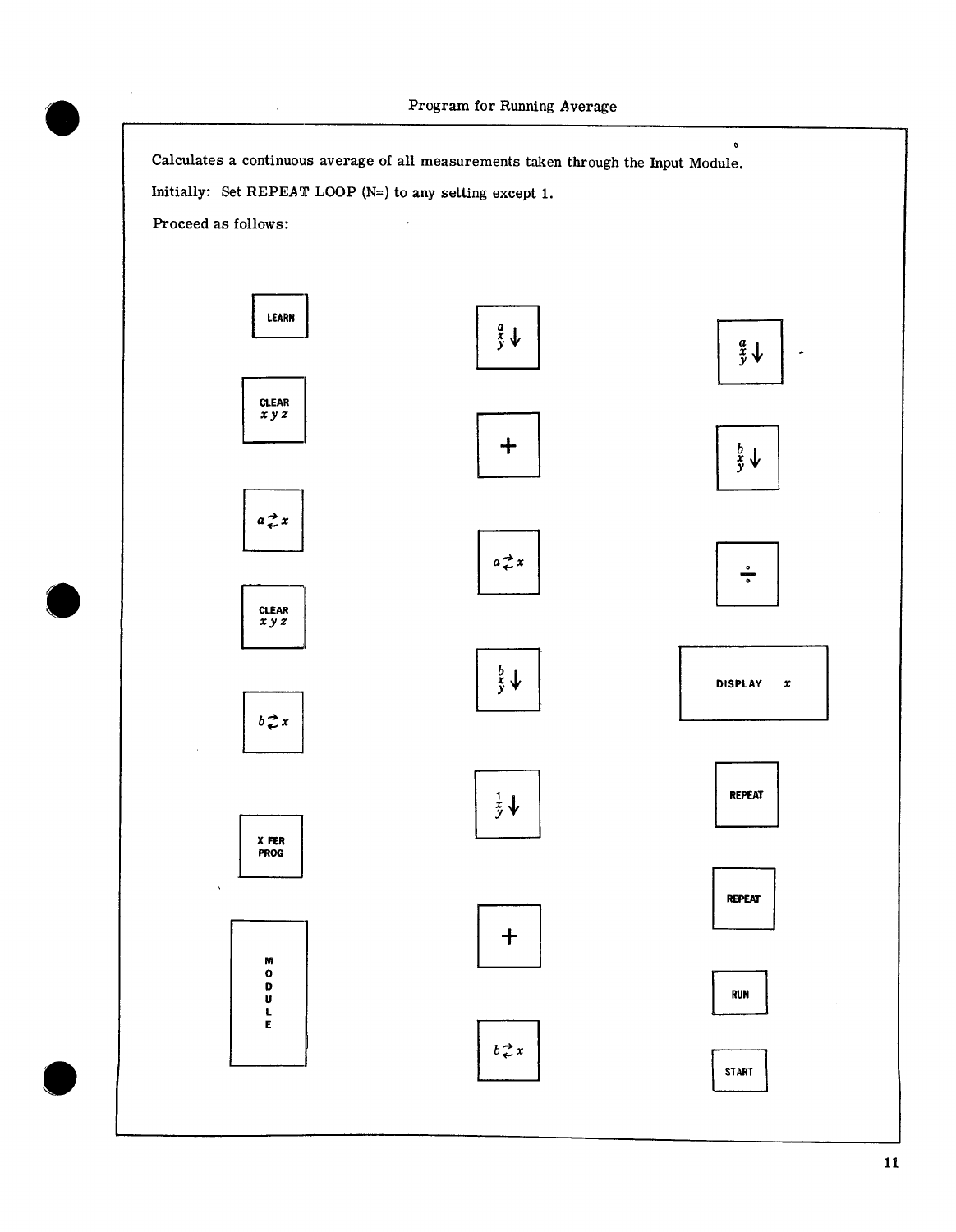Calculates 
$$
M_N = \frac{(x - 1) M_N - 1 + f_N}{x}
$$

Where  $M_N$  = Nth "average"

 $f_N$  = Nth measurement

 $x = Weighting function consisting of any positive integer.$ 

Initially: Set REPEAT LOOP ( $N=$ ) to any setting except 1, load x (in formula) into x register. Proceed as follows: